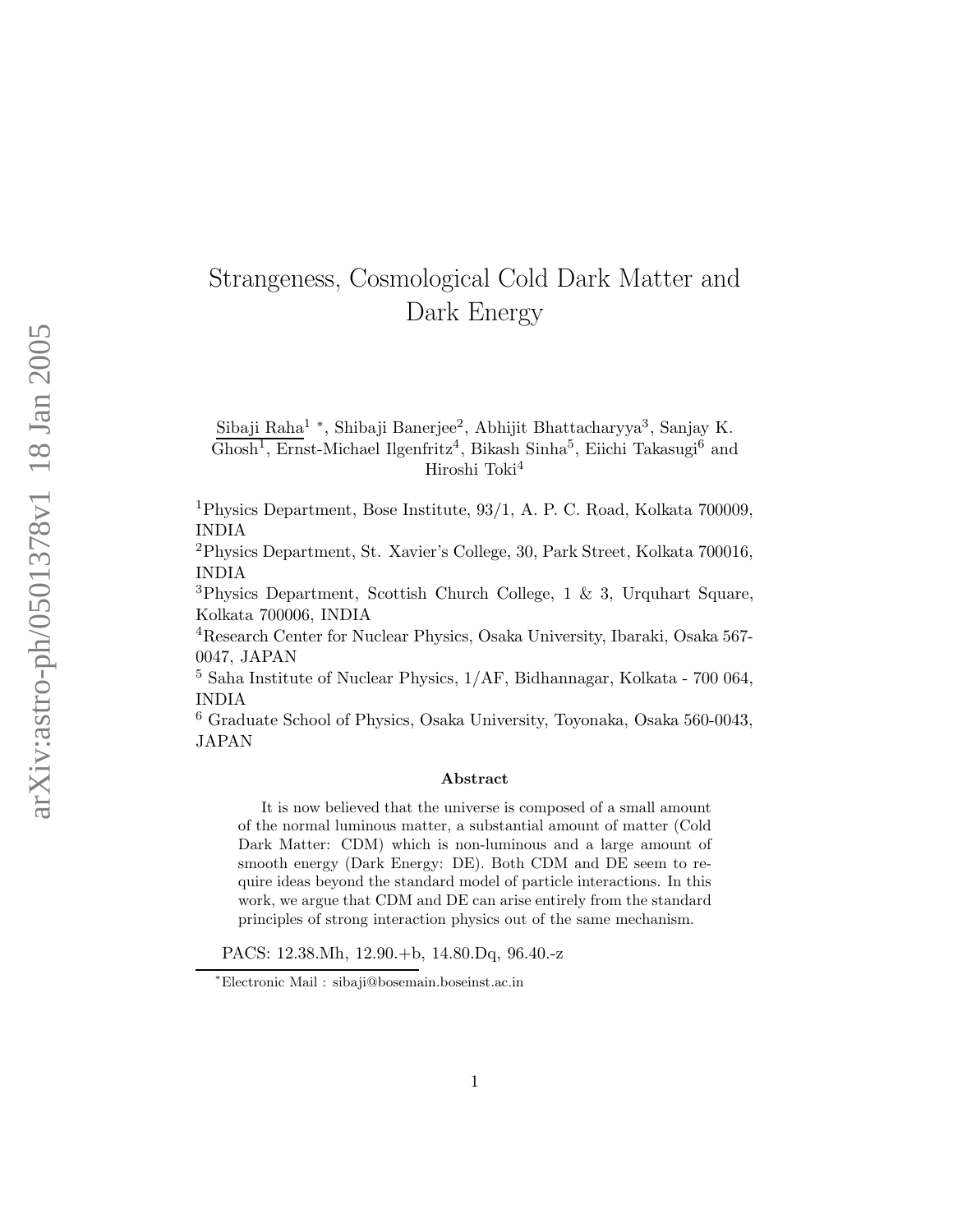The current consensus [1, 2] in cosmology is that the standard model comprising an initial Big Bang and a flat universe accommodates only about 4% atoms and  $\sim$  23% cold dark matter (CDM). The remaining  $\sim$  73% is a smooth energy, called the dark energy (DE). Matter contributing to CDM should have a dust-like equation of state, pressure  $p \approx 0$  and energy density  $\rho > 0$  and be responsible for clustering on galactic or supergalactic scales. Dark energy (DE), on the other hand, shows no clustering features at any scale. It is required to have an equation of state  $p = w\rho$  where  $w < 0$ (ideally  $w = -1$ ), so that for a positive amount of dark energy, the resulting negative pressure would facilitate an accelerated expansion of the universe, evidence for which has recently become available from the redshift studies of type IA supernovae [3]. The present-day crtitcal density is  $\sim 10^{-47}$  GeV<sup>4</sup> so that  $\rho_{DE}$  today is ~ 10<sup>-48</sup> GeV<sup>4</sup>.

There is no agreement within the community about the origin or the nature of CDM or DE. It is argued that given the limit of  $\Omega_B \sim 0.04$ , CDM cannot be baryonic; as a result, various exotic possibilities, all beyond the standard model  $SU(3)_c \times SU(2) \times U(1)$  of particle interactions, have been suggested. The situation is even more complicated for DE. The most natural explanation for DE would be a vacuum energy density, which *a priori* would have the correct equation of state  $(w = -1)$ . This possibility however is beset with the insurmountable difficulty that for any known (or conjectured) type of particle interaction, the vacuum energy density scale turns out to be many orders of magnitude larger than the present critical density. A trivial, but aesthetically displeasing, way out could be to *a priori* postulate a small cosmological constant. There exists in the recent literature a large number, too many to cite here, of speculative suggestions, all substantially beyond the standard model. Apart from being non-standard, all these pictures require large amounts of fine-tuning. In this work, we argue that there is no essential need to go beyond the standard model  $SU(3)_c \times SU(2) \times U(1)$  to understand the nature of CDM and DE; they can both arise from the same process of the cosmic quark-hadron phase transition occurring during the microsecond epoch after the Big Bang.

The role of phase transitions [4] in the early universe has been recognized to be of paramount importance. In the strong interaction (Quantum Chromodynamics) sector, there is expected to be a phase transition separating the confined (hadronic) phase from the deconfined (quark-gluon plasma) phase. In the early universe, this phase transition is predicted to occur during the microsecond epoch after the Big Bang. The order of this phase transition is at present an open issue. While it may be of second order (or even a cross-over transition) in the laboratory, the cosmic phase transition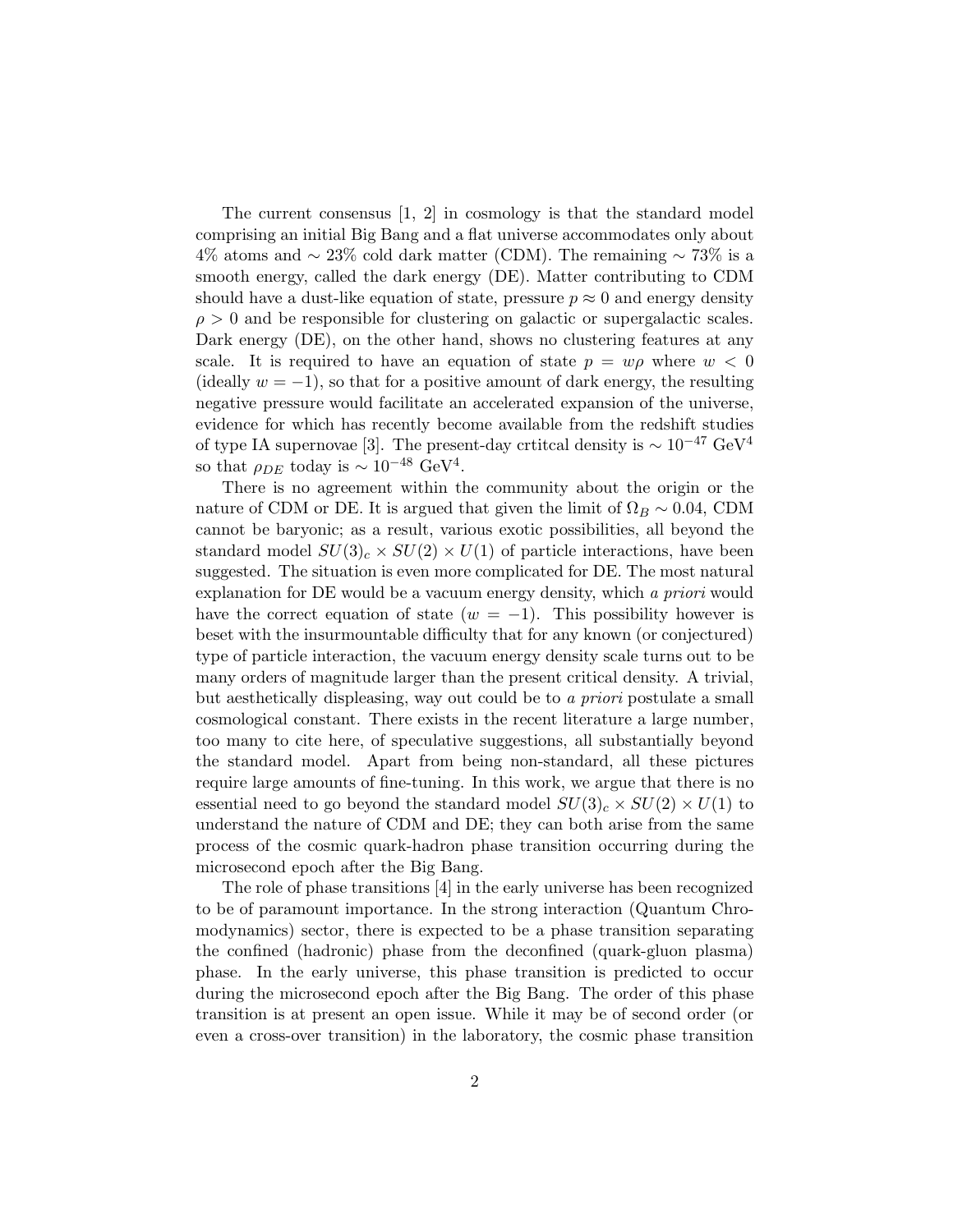could most likely be of first order, as has been argued earlier[5, 6, 7]. In what follows, we shall tacitly assume it to be of first order; the conclusions may however be valid even if the transition is not strictly of first order. We shall return to this issue at the end of the discourse. Another crucial *ansatz* in our scenario is that the universe is overall colour neutral at all times. We further assume, in keeping with the standard cosmological model, that the baryon number of the universe has been generated much before the universe reaches the microsecond era. The net baryon number till this epoch is carried in the form of (net) quarks.

A first order phase transition can be described through a bubble nucleation scenario. At temperatures higher than the critical temperature  $T_c$ , the coloured quarks and gluons are in a thermally equilibrated state in the perturbative vacuum (the quark-gluon plasma or QGP). The total colour of the universe is neutral so that the total colour wave function of the universe is a singlet. Then, as  $T_c$  is reached and the phase transition starts, bubbles of the hadronic phase begin to appear in the quark-gluon plasma, grow in size and form an infinite chain of connected bubbles (the percolation process). At this stage, the ambient universe turns over to the hadronic phase. Within this hadronic phase, the remaining high temperature quark phase gets trapped in large bubbles. As is well known, this process is associated with a fluctuation in the temperature around  $T_c$ ; the bubbles of the hadronic phase can nucleate only when the temperature falls slightly below  $T_c$ . The released latent heat raises the temperature again and so on. It is thus fair to assume that the temperature of the universe remains around  $T_c$  at least upto percolation.

Witten [6] argued some time ago that the net baryon number contained in these Trapped False Vacuum Domains (TFVD) could be many orders of magnitude larger than that in the normal hadronic phase and they could constitute the absolute ground state of strongly interacting matter. It has been shown [8] that if these TFVDs possess baryon number in excess of  $10^{42-44}$ , they would be stable on cosmological time scales and would form the so-called strange quark nuggets (SQN). (It should be mentioned here that the role of strangeness is extremely important in this context; it is the population of the strange quark sector through weak interaction which ensures the stability of the SQNs against decay into normal hadrons. Hence the occurrence of the term "Strangeness" in the title and the justification of the topic in the present conference.) In such situations, they would have spatial radii ∼ 1 m, while their spatial separation would be  $\sim 300$  m [9]. TFVDs with baryon number less than this would evaporate into normal baryons quite rapidly, much before Big Bang Nucleosynthesis (BBN) [10] starts. (To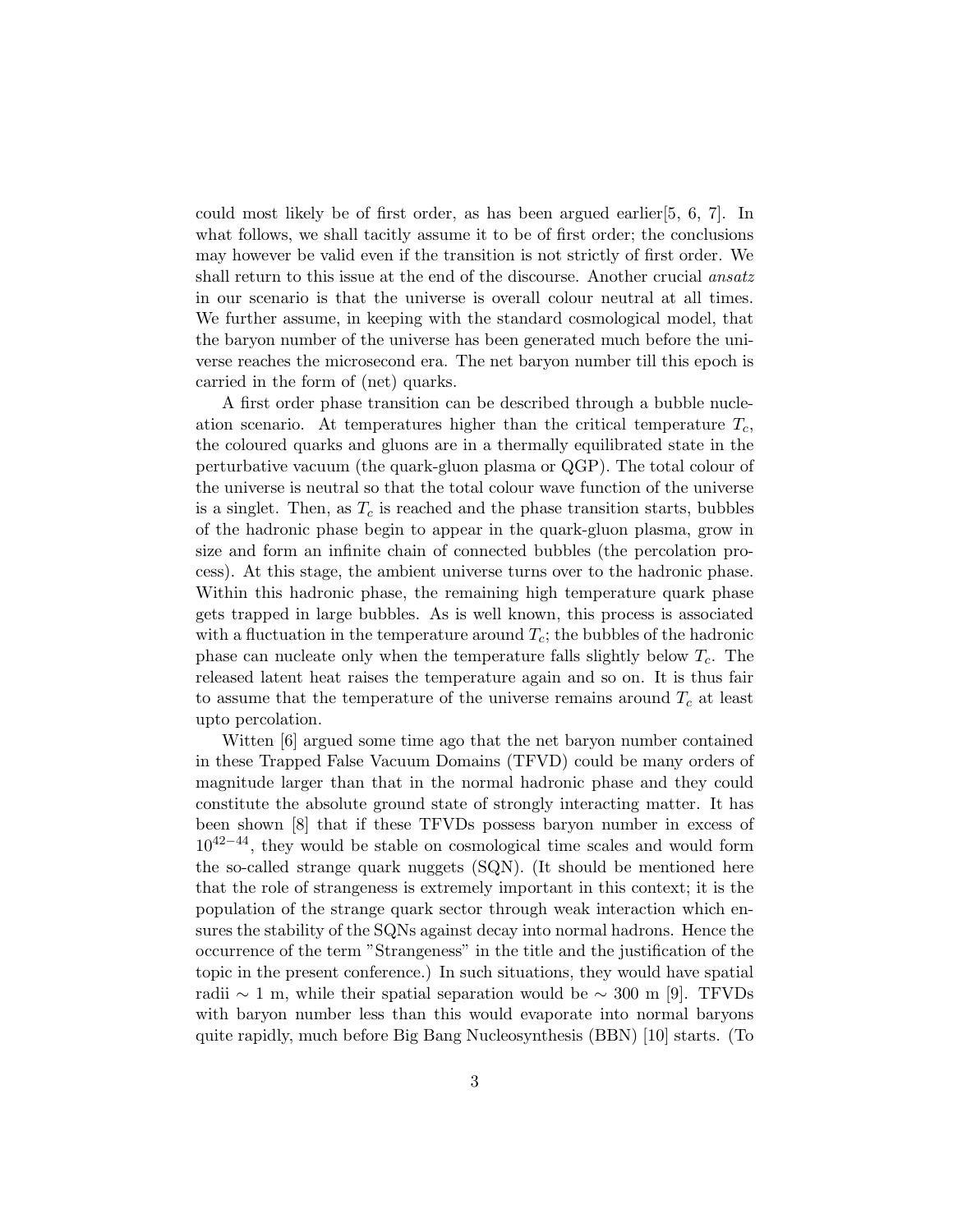distinguish the baryon number contained in SQNs from that participating in BBN, we denote the SQN matter as quasibaryonic.) The SQNs could evolve [9] to primordial structures of approximate solar mass, which could manifest themselves as the Massive Compact Halo Objects (MACHO), discovered [11, 12] through gravitational microlensing in the Milky Way Halo in the direction of the Large Magellanic Cloud (LMC).

In all these considerations, the explicit role of colour, the fundamental charge of strong interaction physics, has been glossed over. It has been tacitly assumed that in a many-body system of quarks and gluons, colour is averaged over, leaving only a statistical degeneracy factor for thermodynamic quantities. We argue that such simplification has led us to overlook a fundamentally important aspect of strong interaction physics in cosmology.

Let us now understand the QGP characteristics in terms of the Debye screening length (DSL). All colour charges are neutralised within the DSL  $\left(\sim \frac{1}{g_s(T)T}, g_s \text{ being the strong coupling constant}\right)$ . Formation of hadrons becomes possible only when the DSL becomes larger than the typical hadronic radius. The existence of QGP would mean that there are sufficient number of colour charges present within the Debye volume. It can be shown that upto  $T_c$ , Debye length is less than a fermi and more than 10 colour charges are present within the Debye volume (quarks, antiquarks and gluons). On the other hand, the net number of quarks (obtained using  $\frac{n_b}{n_\gamma} \sim 10^{-10}$ ) is much less than one within the same volume. Thus, to ensure both colour neutrality as well as integer baryon number, one would need a long-range correlation beyond the Debye length in QGP, the quantum entanglement property [13].

We will now consider the process of the cosmic quark-hadron phase transition from the quantum mechanical standpoint of colour confinement. As already mentioned, the colour wave function of the entire universe prior to the phase transition must be a singlet (this assumption is at the same level as that of total electric charge of the universe being zero), which means it cannot be factorized into constituent product states; the wave functions of all coloured objects are completely entangled [13] in a quantum mechanical sense. In such a situation, the so-called quark-gluon plasma phase, the universe is characterized by a vacuum energy corresponding to the perturbative vacuum of Quantum Chromodynamics (QCD). As the phase transition proceeds, locally colour neutral configurations (hadrons) arise, resulting in gradual decoherence of the entangled colour wave function of the entire universe. Note that the coloured objects within the hadrons are entangled among themselves but not with those in the rest of the universe. This amounts to a proportionate reduction in the perturbative vacuum energy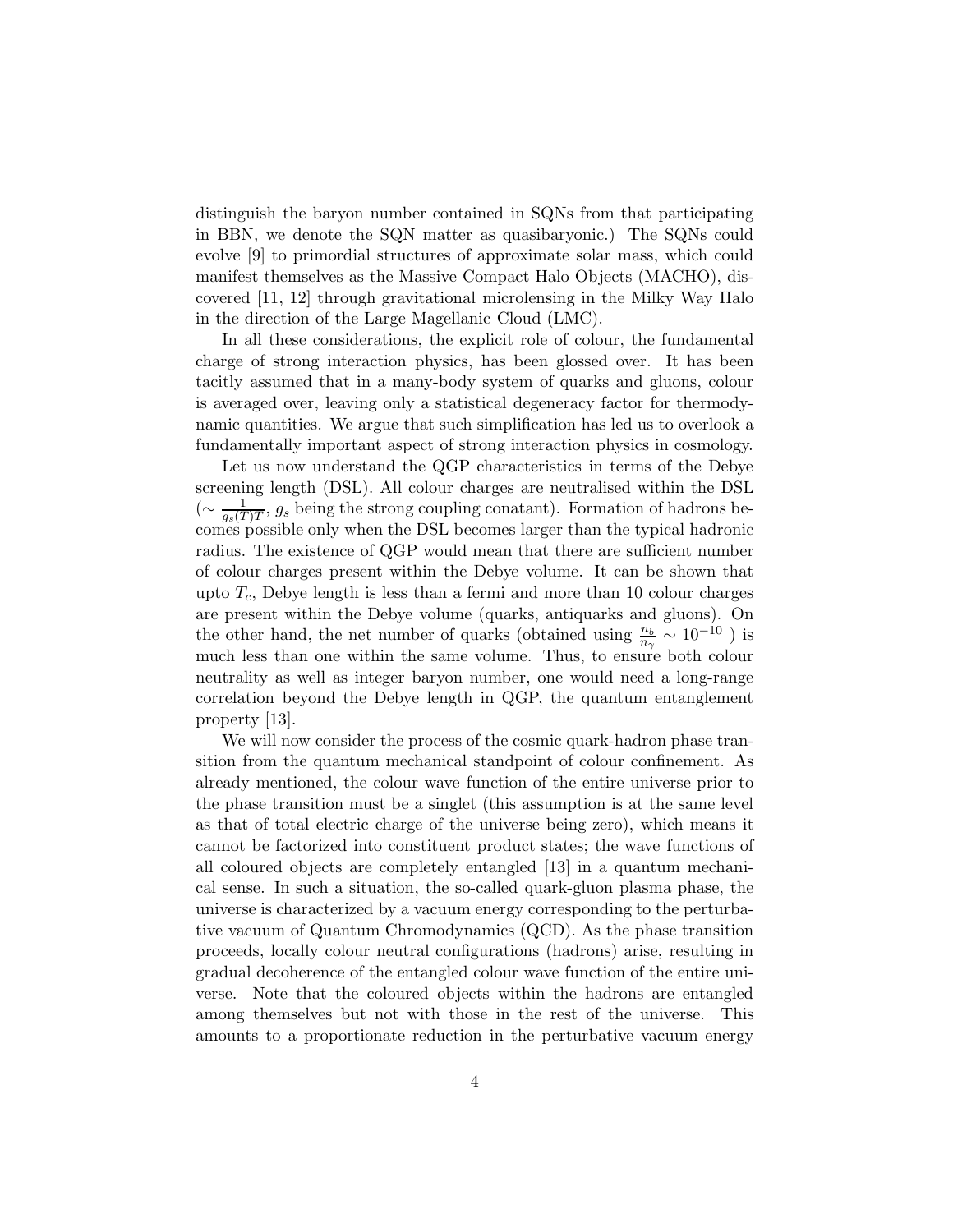density, which goes into providing the latent heat of the transition, as well as the mass and the kinetic energy of the particles in the non-perturbative (hadronic) phase. (It should be mentioned here that the vacuum energy of the non-perturbative phase of QCD is taken to be zero; more on this later.) In the quantum mechanical sense of entangled wave functions, the end of the quark-hadron transition would correspond to complete decoherence of the colour wave function of the universe; the entire vacuum energy would disappear as the perturbative vacuum would be replaced by the non-perturbative vacuum.

Combining these observations with the formation of TFVDs as discussed above, it is obvious that in order for the TFVDs to be stable physical objects, they must be colour neutral. This is synonymous with the requirement that they all have integer baryon numbers, i.e., at the moment of formation each TFVD has net quark numbers in exact multiples of 3. For a statistical process, this is, obviously, most unlikely and consequently, most of the TFVDs would have some residual colour at the percolation time. Then, on the way to becoming colour singlet, they would each have to shed one or two coloured quarks. This scenario is certainly not inconsistent with the screening of colour within DSL, even if the size of the TFVD is much larger than the DSL. It is well known from the Electromagnetic plasma that the local charge neutrality is violated over a small length of the order of DSL at the boundary of the plasma (plasma sheath effect).

Thus, the end of the cosmic QCD phase transition corresponds to a situation where there would be a few quarks, separated by spacelike distances. It has to be noted that such a large separation, apparently against the dictates of QCD, is by no means unphysical. The separation of coloured TFVDs occurs at the temperature  $T_c$ , when the effective string tension is zero, so that there does not exist any long range force. Even more importantly, these orphan quarks are not deconfined at all; they do not form asymptotic states. In terms of the quantum entanglement and decoherence of the colour wave function, their colour wave functions must still remain entangled and a corresponding amount of the perturbative vacuum energy would persist in the universe. In a physical picture, the orphan quarks, being unable to form strings and recombine into baryons, belong to a very dilute many-body system of quarks confined in a very large bag which spans the entire universe.

Note that the above scenario is unique for the early universe. For the QGP putatively formed in the laboratory in energetic heavy ion collisions, the process is limited to strong interaction time scales so that the size of the system is of the order of a few fermis, comparable to the DSL. Thus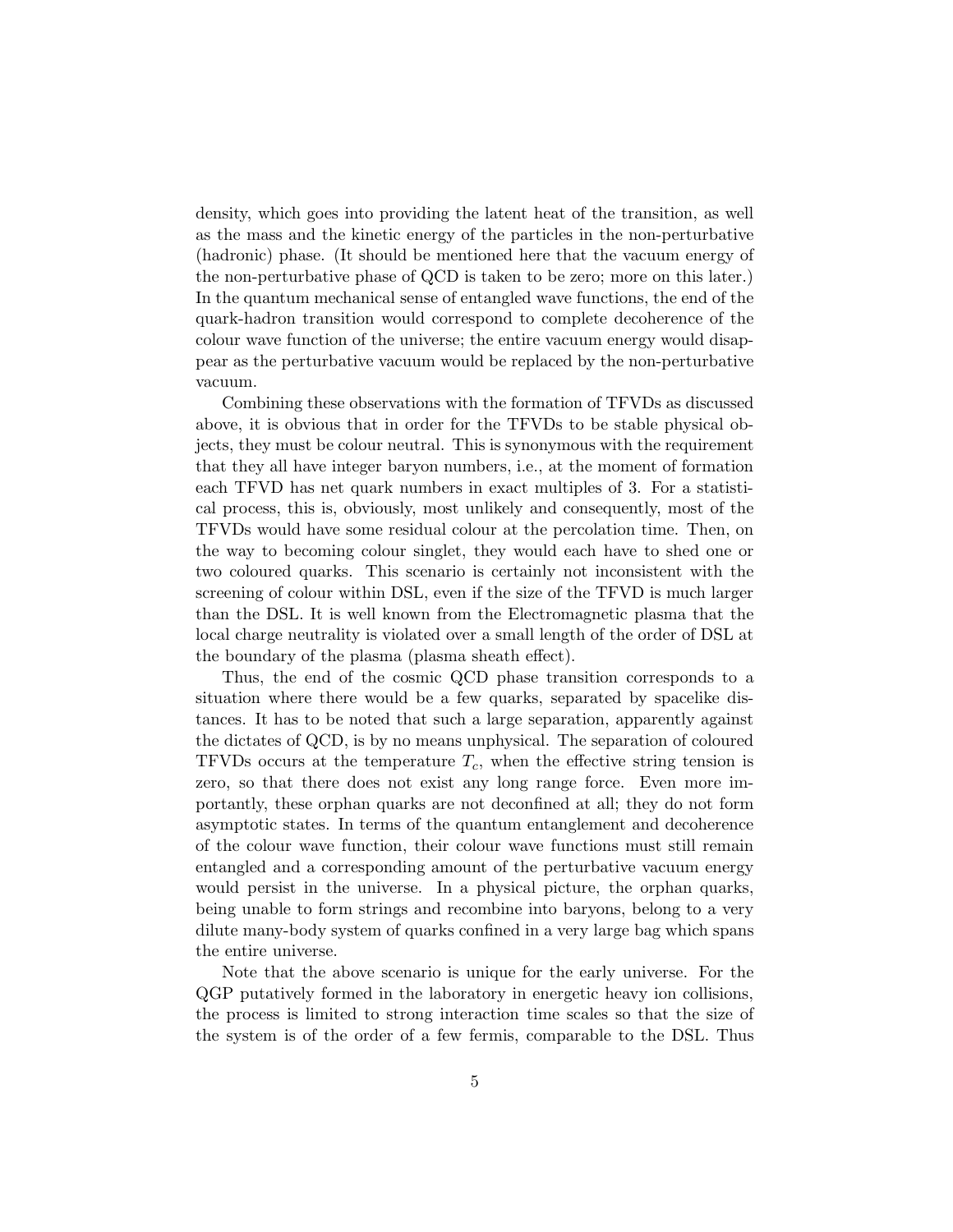separation of quarks over large spatial distances is not at all likely. Furthermore, one has to also take into account the two possible situations in these collisions. If there is complete or substantial stopping, as the case seems to be till present energies, the baryon number density is very high so that there would be sufficient number of net quarks within the Debye volume. On the other hand, if there is total transparency, the baryon chemical potential in the central region would be zero. In either case, there is no *a priori* need to invoke quantum entanglement.

There does not exist any way to calculate the perturbative vacuum energy from first principles in QCD. For the latter quantity, one may adopt the phenomenological Bag model [14] of confinement, where the Bag parameter B ( $\sim (145 MeV)^4$ ) is the measure of the difference between the perturbative and the non-perturbative vacua. Thus we can assume that at the beginning of the phase transition, the universe starts out with a vacuum energy density B, which gradually decreases with increasing decoherence of the entangled colour wave function. A natural thermodynamic measure of the amount of entanglement during the phase transition could be the volume fraction  $(f_q \equiv_{colour} / V_{total})$  of the coloured degrees of freedom; at the beginning,  $f_q$  is unity, indicating complete entanglement, while at the end, very small but finite entanglement corresponds to a tiny but non-zero  $f_q$  due to the coloured quarks. Accordingly, the amount of perturbative vacuum energy density in the universe at any time is the energy density B times the instantaneous value of  $f_q$ ; within the scenario discussed above, the remnant perturbative vacuum energy at the end of the QCD transition would just be  $B \times f_{q,O}$ , where  $f_{q,O}$  is due solely to the orphan quarks. An order of magnitude estimate for  $f_{q,O}$  can be carried out in the following straightforward manner. On the average, each TFVD is associated with 1 orphan quark so that the number  $N_{q,O}$  of orphan quarks within the horizon volume at any time is about the same as the number  $N_{TFVD}$  of TFVDs therein. It is well known from the study of percolating systems [15] that percolation is characterized by a critical volume fraction  $f_c \sim 0.3$  of the high temperature phase. In the present case, this would require  $f_q$  in the form of TFVD-s to be  $\sim 0.3$ . Following the ansatz of Witten [6] that the most likely length scale for a TFVD is a few cm, one can estimate  $N_{TFVD}$  (and hence  $N_{a,O}$ ) within the horizon at the percolation time of about 100  $\mu$ sec [5] to be about 10<sup>18−20</sup>. The inter-TFVD separation comes out to be  $\sim 0.01$  cm at that time. (It is obvious that the orphan quarks, separated by distances of 0.01 cm, cannot develop colour strings between them, even if there is some non-zero string tension generated at temperatures slightly lower than  $T_c$ .) Then, if we naively associate an  $ef$ *fective* radius of ~ 10<sup>-14</sup>cm (estimated from  $\sigma_{qq} = \frac{1}{9}\sigma_{pp}$ ;  $\sigma_{pp} \sim 20mb$ ) with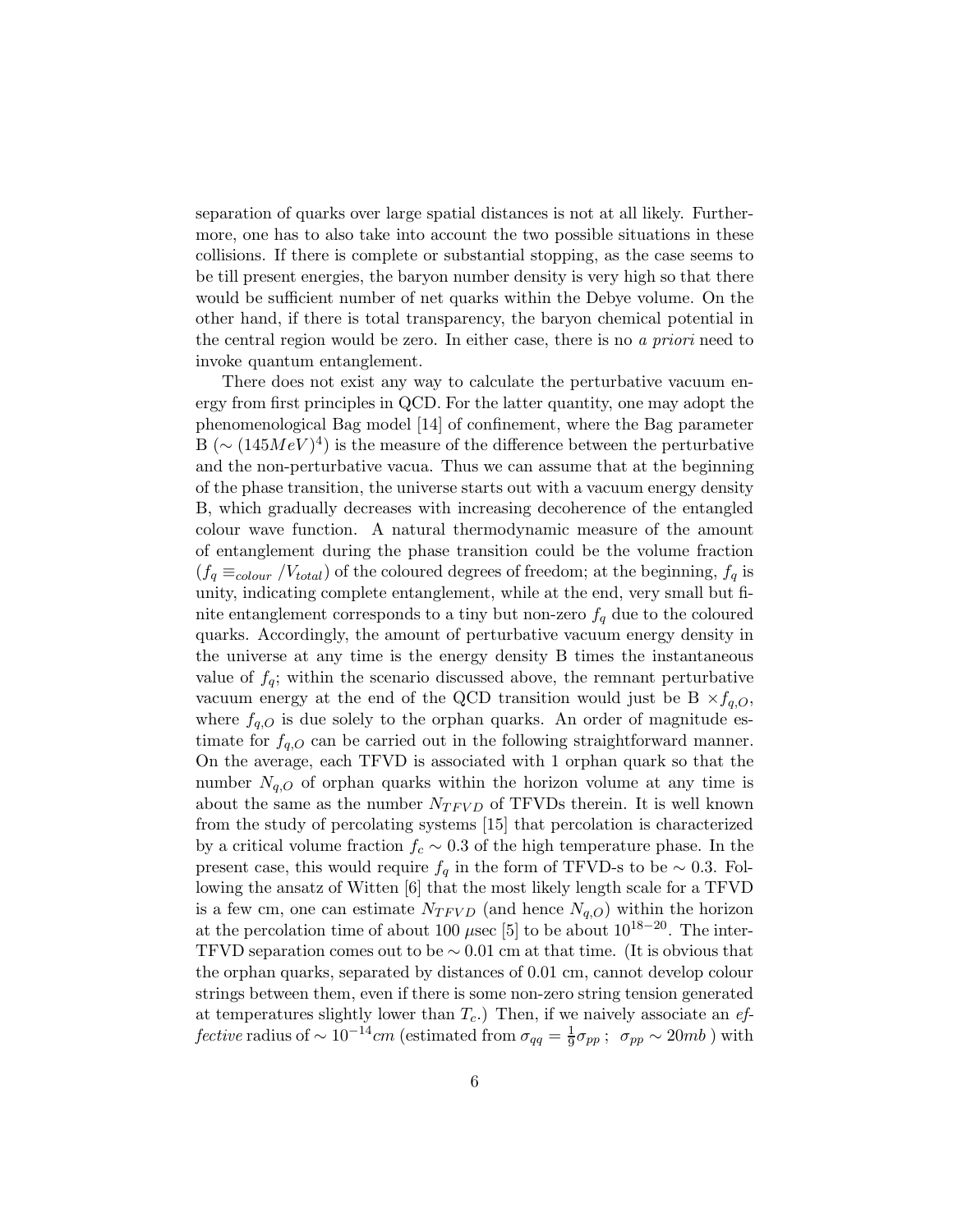each orphan quark, we obtain  $f_{q,O} \sim N_{q,O} \times (v_{q,O}/V_{total}) \sim 10^{-42} - 10^{-44}$ (where  $v_{q,O}$  is the effective volume of an orphan quark), so that the residual pQCD vacuum energy comes out to be in the range  $10^{-46}$  to  $10^{-48} GeV^4$ , just the amount of DE.

Even though the DE component appears during the microsecond era in the history of the universe, it remains negligible in comparison to the matter density for most of the history. Since matter density decreases as  $R^{-3}$  (R being the scale size), while DE density remains constant, the latter can become dominant only at very late times ( $z \sim 0.17$ ) and thus would not affect the galaxy formation scenarios to any extent.

The density of the orphan quarks in the present universe is exceedingly small; compared to  $\sim 10^{77}$  baryons which took part in BBN, there would be  $10^{44-45}$  orphan quarks. Their flux in the cosmic rays would be negligibly small; non-observance of fractionally charged objects is thus not a detractor.

The scenario presented here may still remain valid even if the QCD phase transtition is not strictly of first order, provided there are finite size fluctuation associated with the quark-hadron transition. A definitive answer to this question would require a detailed simulation which is a cherished goal.

*A posteriori*, it is tempting to mention that it should perhaps have been anticipated that if the cosmological constant does arise from a vacuum energy, then the QCD vacuum is the most natural candidate. It is a known (and accepted) lore of (renormalisable) quantum field theories that the divergent vacuum energy density is renormalised to the physical parameters of the theory. Within all the field theories now in vogue, it is only the QCD which has a distinct perturbative and a non-perturbative vacuum, which are separated by a finite energy density, irrespective of the renormalisation prescription. (That we are unable to estimate this as yet from first principles in QCD is a technical shortcoming, not a conceptual one.) It is thus most plausible that even if suitable renormalisation prescriptions remove all vacuum energy densities, the finite part of the perturbative vacuum energy density of QCD should survive and play the role of the cosmological constant.

We therefore conclude by reiterating that the emergence of both CDM and DE from the same mechanism *entirely within the standard model of particle interactions* is a very interesting possibility which deserves detailed attention.

A natural corollary of the present scenario would be the existence of strange quark matter (strangelets) in the cosmic ray flux. Despite many searches, no conclusive evidence for the existence of strangelets has yet emerged. The reader is referred to the article of Jes Madsen in this volume for a review of the status of such searches. We are in the process of